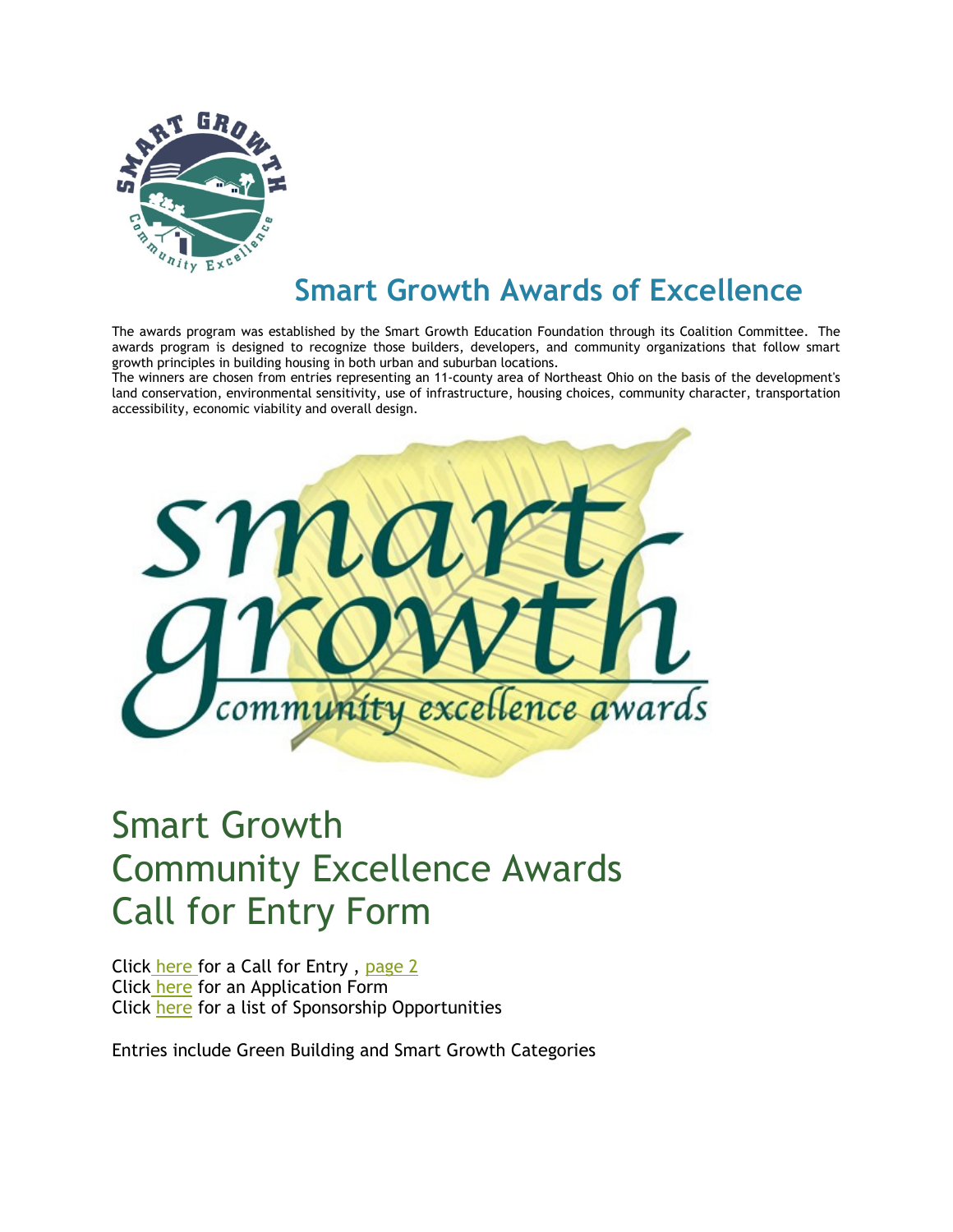\* Note: We have partnered with Cleveland and Ohio Magazine as our Media Sponsor along with the creation of an insert into the June 2008 Issue Cleveland and Ohio Magazine.

| <b>2006 Smart Growth Award Winners</b>                                                                                          |                                                                                       |  |  |  |
|---------------------------------------------------------------------------------------------------------------------------------|---------------------------------------------------------------------------------------|--|--|--|
| Category                                                                                                                        | <b>Name of Development</b>                                                            |  |  |  |
| Best in Show                                                                                                                    | Cascade Village, Akron - Akron Metropolitan<br>Housing Authority                      |  |  |  |
| Multi-Family Development 50 Units or More, Akron / Summit County                                                                | Cascade Village, Akron - Akron Metropolitan<br><b>Housing Authority</b>               |  |  |  |
| Multi-Family Development 50 Units or Less, Cleveland / Cuyahoga<br>County                                                       | Town Homes of Ohio City, Cleveland - City<br>Architecture                             |  |  |  |
| Single-Family Development 50 Units or More, Cleveland / Cuyahoga<br>County                                                      | Woodhaven, Cleveland - Zaremba, Inc.                                                  |  |  |  |
| Single-Famlty Development 50 Units or More, Ashtabula, Erie, Huron,<br>Geauga, Lake, Lorain, Medina, Portage, or Stark Counties | Village Gate, Hiram Township - Village Builders                                       |  |  |  |
| Development Proposals, Cleveland / Cuyahoga County = Gold Winner                                                                | <b>Battery Park, Cleveland - Vintage Development</b><br>Group, LLC                    |  |  |  |
| Development Proposals, Cleveland / Cuyahoga County = Silver Winner                                                              | Avenue District, Cleveland - Zaremba, Inc.                                            |  |  |  |
| Development Proposals, Summit County                                                                                            | Hickory, Akron - Canal Town Builders                                                  |  |  |  |
| Infrastructure                                                                                                                  | Detroit Superior Bridge Bike and Pedestrian<br>Walkway, Cleveland - City Architecture |  |  |  |
| Smart Growth Community Friendly Award presented by KS Associates<br><b>Land Development Group</b>                               | City of North Ridgeville                                                              |  |  |  |
| <b>2005 Smart Growth Award Winners</b>                                                                                          |                                                                                       |  |  |  |
| Category                                                                                                                        | <b>Name of Development</b>                                                            |  |  |  |
| Best in Show                                                                                                                    | Arbor Park Village, Cleveland-<br>City Architecture and Marous Brothers               |  |  |  |
| Urban Setting, Multi-Family Development 50 Units or More                                                                        | Villa of WoodHaven, Cleveland - Zaremba, Inc.                                         |  |  |  |
| Urban Setting, Multi-Family Development 50 Units or Less                                                                        | Random Road Lofts, Cleveland - City Architecture                                      |  |  |  |
| Urban Setting, Mixed Use - 20 Acres or More                                                                                     | Arbor Park Village, Cleveland - City Architecture                                     |  |  |  |
| Suburban Setting, Single-Family - Less than 50 Units                                                                            | River Estates, Grafton Village -<br>Scaletta Development Corporation                  |  |  |  |
| Suburban Setting, Mixed Use - 20 Acres or More                                                                                  | Lakes at Franklin Mills, Kent -<br>Forest Lake Development                            |  |  |  |
| Development Proposals - Focused Project                                                                                         | Cuyahoga River Cooridor, Brownfield Master Plan -<br>City of Cuyahoga Falls           |  |  |  |
| Development Proposals - Comprehensive Project                                                                                   | Cleveland Water Front District Plan -<br>City Architecture and City of Cleveland      |  |  |  |
| Smart Growth Community Friendly Award presented by KS<br><b>Associates Land Development Group</b>                               | City of Cuyahoga Falls                                                                |  |  |  |
| 2003 Smart Growth Award Winners                                                                                                 |                                                                                       |  |  |  |
| Category                                                                                                                        | Name of Development                                                                   |  |  |  |
| Best in Show                                                                                                                    |                                                                                       |  |  |  |
| Urban Setting, Multi-Family Development 50 Units or More                                                                        |                                                                                       |  |  |  |
|                                                                                                                                 |                                                                                       |  |  |  |
| Urban Setting, Multi-Family Development 50 Units or Less                                                                        |                                                                                       |  |  |  |
| Urban Setting, Mixed Use - 20 Acres or More                                                                                     |                                                                                       |  |  |  |